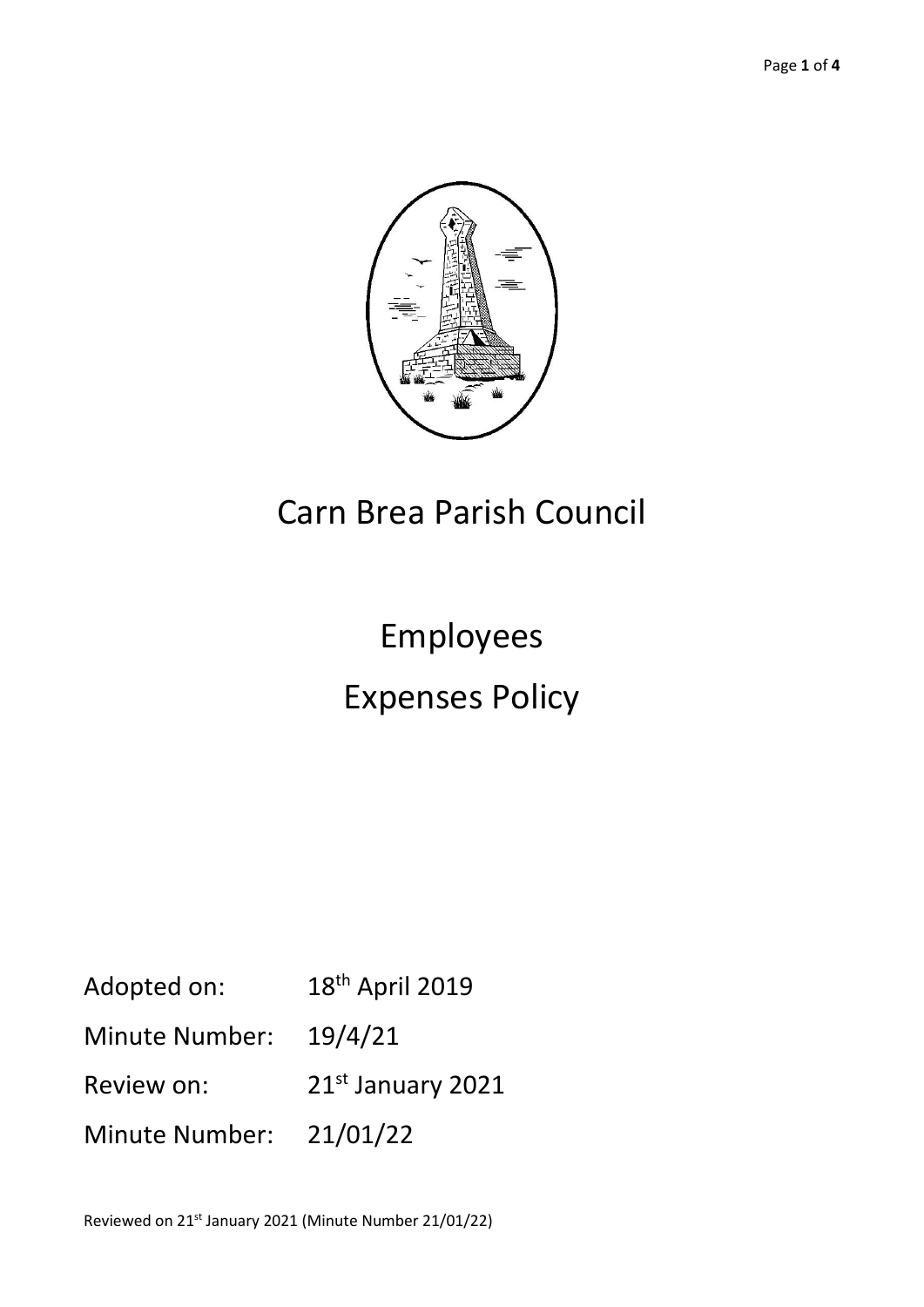#### **1 INTRODUCTION**

- 1.1 Carn Brea Parish Council will reimburse employees for reasonable expenses wholly, necessarily and exclusively incurred in connection with its business, subject to appropriate evidence being produced. Employees should not be either financially advantaged or disadvantaged because of genuine business expenses.
- 1.2 Employees are responsible for the payment of all expenses they incur, except where there are direct settlement arrangements in place with suppliers.
- 1.3 Breach of this policy may be a disciplinary offence. Deliberate falsification of a claim or the evidence needed to make a claim will constitute gross misconduct. This may result in dismissal. "Falsification" includes the failure to pass on any discount obtained in the course of incurring an expense.

#### **2 ALLOWABLE EXPENSES**

- 2.1 Carn Brea Parish Council will reimburse reasonable costs of amounts necessarily expended in the performance of duties of employment, including business travel. This does not include travel between home, the office and regular meeting rooms.
- 2.2 Employees should travel by the most cost-effective mode of transport, taking into account journey time and the nature of the journey as well as the monetary cost.

#### **3 CAR ALLOWANCES**

- 3.1 Employees required to use their motor vehicle for the efficient performance of their duties will receive allowances for use of their motor vehicles on business only, after being so authorised by the Council. The mileage allowance will be in line with the National Joint Council (NJC) mileage rates which are reviewed annually. Travelling allowances for mileage incurred for business purposes will not be subjected to income tax.
- 3.2 Mileage rates will apply where personal cars are used for business purposes, irrespective of engine size. If an employee carries any other employees and/or Councillors in their own vehicle on business travel, that employee can claim 5p per passenger per business mile. The passengers must be employees and they must also be travelling on business journeys. Where an employee uses their own vehicle, the employee must ensure that the vehicle is in good working order, fully and appropriately insured, taxed and MOT'd. The Council may request the employee to print off a route planner to support the business mileage being claimed.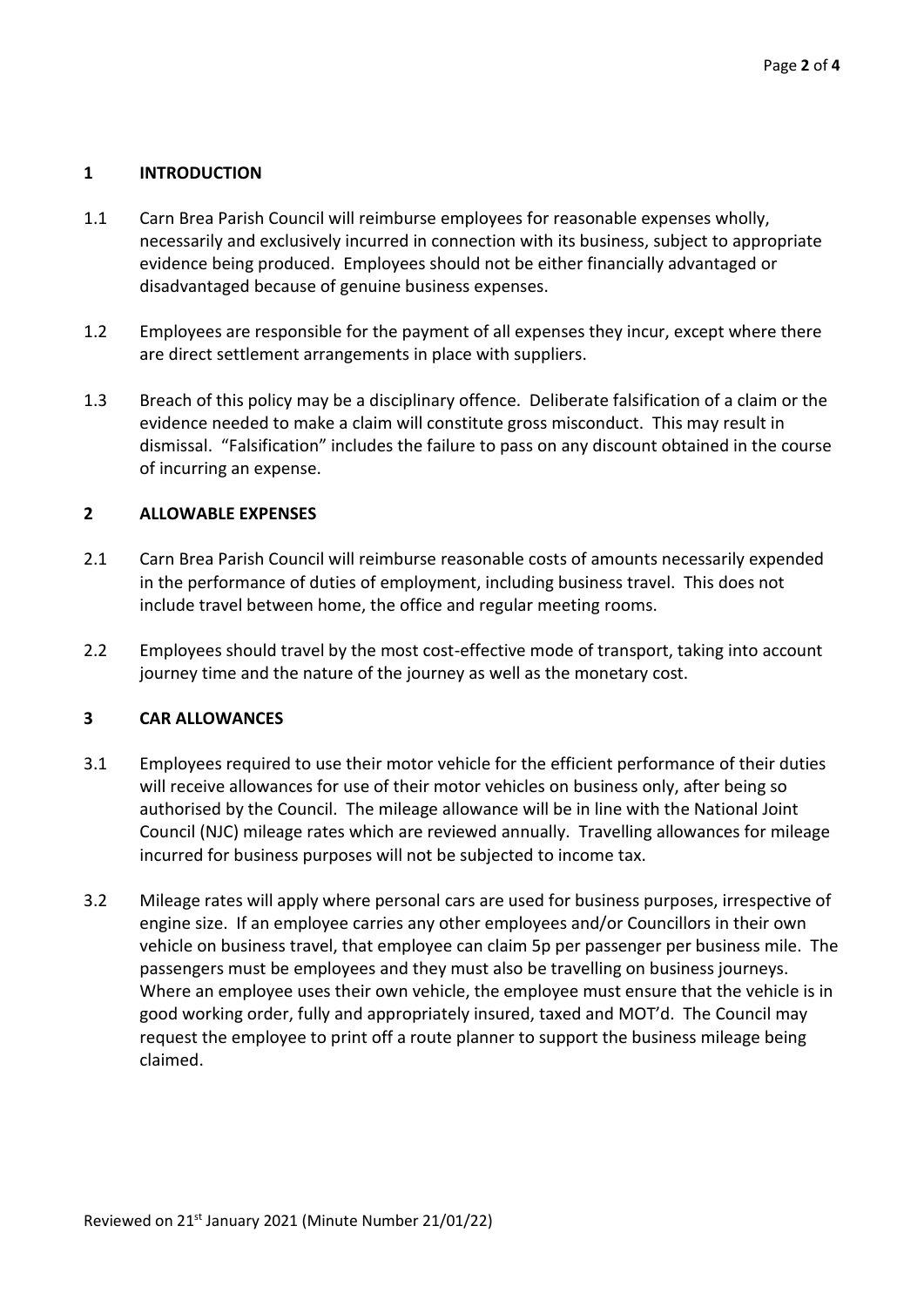3.3 When undertaking Council business employees are required to adhere to traffic regulations. Any parking penalties or other liabilities that arise from the way the vehicle is used, particularly breaches of the Road Traffic Acts, the Traffic Management Act and Motor Vehicles (Construction and Use) Regulations are the employee's responsibility and must not be claimed as an expense to be reimbursed. This includes excess charges incurred (e.g. compound charges) by not buying such items as congestion charge tickets, car parking tickets, etc.

#### **4 TRAVEL BY TAXI**

4.1 Employees are expected to use taxis only when strictly necessary and where it is cost effective to do so. Employees must always obtain a receipt.

#### **5 TRAVEL BY BUS**

5.1 Employees should retain tickets where possible. Where an employee's season ticket already covers the cost of travel, no further claim will be allowed. Where a discount card is used, the employee should provide evidence of the additional cost incurred, for example by printing off their online statement or by printing off the journey cost provided by the finder.

#### **6 TRAVEL BY TRAIN**

- 6.1 When possible Employees should book their journeys sufficiently in advance to obtain the best possible prices.
- 6.2 First class train travel is only acceptable with the approval of the Council and if the employee needs to work, or at the Council's discretion, e.g. for very early starts, late returns or where standard class would be exceptionally crowded. Employees should retain all tickets and credit card vouchers.

### **7 EYE TESTS AND SPECTACLES**

- 7.1 Carn Brea Parish Council recognises its obligations under the Display Screen Equipment (DSE) Regulations 1992 (Amended 2002). The Council will arrange for the provision of free eye tests when requested, at regular intervals thereafter and where a visual problem is experienced if display screen (computer monitor) equipment is used for a significant part of a working day.
- 7.2 Carn Brea Parish Council will arrange for the supply, at a subsidised cost up to a maximum limit of £40, any corrective appliances (glasses or contact lenses) where these are required specifically for working with display screen equipment.